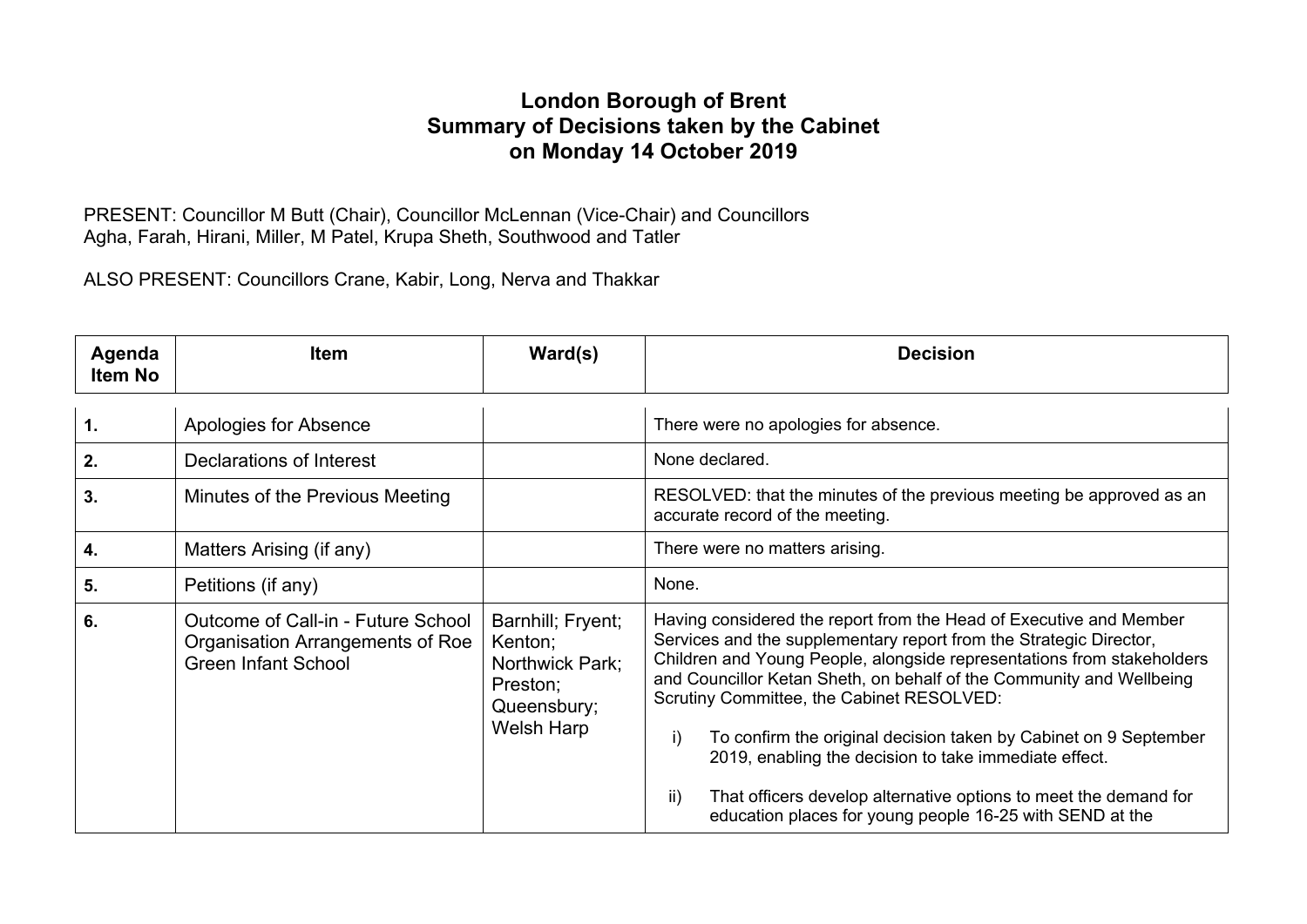| Agenda         | <b>Item</b> | Ward(s) | <b>Decision</b> |
|----------------|-------------|---------|-----------------|
| <b>Item No</b> |             |         |                 |

|                  |                                                                                   |           | Strathcona Site from September 2022 in conjunction with the<br>Cabinet Members for Schools, Employment and Skills, Children's<br>Safeguarding, Early Help and Social Care and Regeneration,<br>Property & Planning.                                                                                                                                                                             |
|------------------|-----------------------------------------------------------------------------------|-----------|-------------------------------------------------------------------------------------------------------------------------------------------------------------------------------------------------------------------------------------------------------------------------------------------------------------------------------------------------------------------------------------------------|
| 6.               | Knife Crime Scrutiny Task Group<br>Report                                         | All Wards | RESOLVED: that the recommendations set out in the report of the Knife<br>Crime Task Group be agreed.                                                                                                                                                                                                                                                                                            |
| 6.               | Affordable Housing Task Group<br>report                                           | All Wards | <b>RESOLVED:</b><br>Cabinet noted the recommendations set out in the report of the<br>i)<br>Affordable Housing in New Developments Task Group.<br>Cabinet noted the additional proposal of the Resources and Public<br>ii)<br>Realm Scrutiny Committee: that plans for new housing<br>developments take into account the known needs of people with<br>disabilities awaiting housing provision. |
| $\overline{7}$ . | <b>Quarter 2 Financial Report</b><br>2019/20                                      | All Wards | RESOLVED: that the overall financial position and the actions being taken<br>to manage the issues arising be noted.                                                                                                                                                                                                                                                                             |
| 8.               | <b>Brent Together- Draft Volunteering</b><br>Strategy for 2019-2023               | All Wards | RESOLVED: that the draft Volunteering Strategy for 2019-2023, as<br>attached at Appendix 1 to the report from the Assistant Chief Executive be<br>agreed.                                                                                                                                                                                                                                       |
| 9.               | <b>Financing Purchase of Residential</b><br>Block by i4B or First Wave<br>Housing | All Wards | RESOLVED:<br>Cabinet approved an equity investment in the existing i4B street<br>i)                                                                                                                                                                                                                                                                                                             |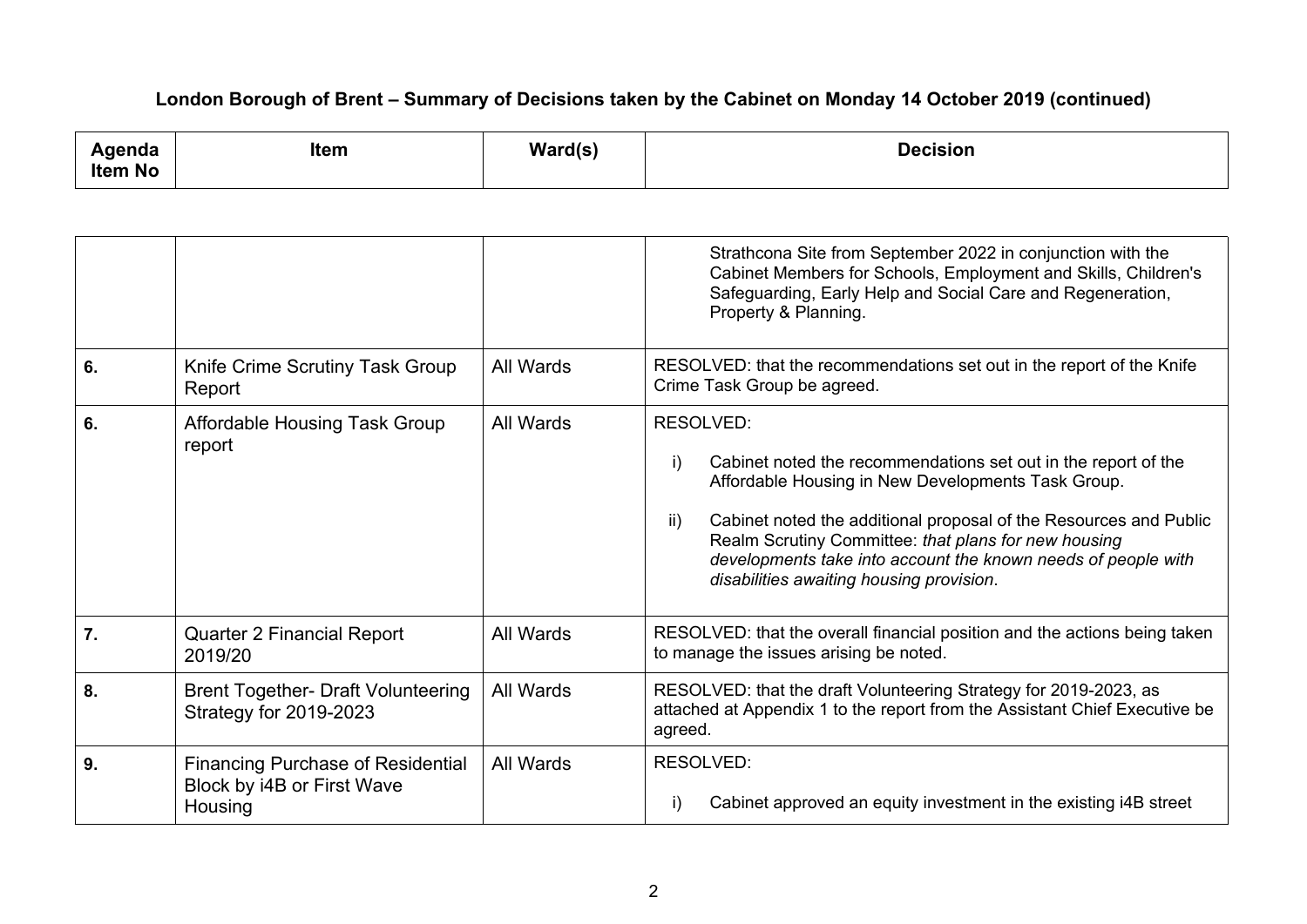| Agenda<br><b>Item No</b> | <b>Item</b> | $\textsf{Ward}(\textsf{s})$ | <b>Decision</b>                                                                                                                                                                                                                                                      |
|--------------------------|-------------|-----------------------------|----------------------------------------------------------------------------------------------------------------------------------------------------------------------------------------------------------------------------------------------------------------------|
|                          |             |                             |                                                                                                                                                                                                                                                                      |
|                          |             |                             | purchases programme by purchasing i4B shares up to a maximum<br>of £21.8m for the first 300 properties, as agreed in principle by<br>Cabinet in February 2019.                                                                                                       |
|                          |             |                             | $\mathsf{ii}$<br>Cabinet agreed for new loan facilities of up to £110.5m be made<br>available to i4B and First Wave Housing for phase 2 of the PRS<br>purchase programme, including the potential Quintain block<br>purchase.                                        |
|                          |             |                             | Cabinet agreed that drawdowns on the loan facility to finance the<br>iii)<br>potential Quintain block E01 02 purchase would be conditional on<br>the negotiation of points as described in paragraphs 3.15 and 3.16<br>below.                                        |
|                          |             |                             | Cabinet delegated to the Director of Finance, in consultation with<br>iv)<br>the Deputy Leader, authority to determine whether the conditions<br>set out in paragraphs 3.15 and 3.16 below have been discharged.                                                     |
|                          |             |                             | Cabinet agreed for equity investment of up to £22.1m for phase 2<br>V)<br>of the PRS purchase programme, including by purchasing i4B<br>shares up to a maximum of £22.1m.                                                                                            |
|                          |             |                             | Cabinet agreed to delegate the precise terms and mix of loan and<br>vi)<br>equity funding for phase 2 of the PRS purchase programme to the<br>Director of Finance, such that the total funding for phase 2 of the<br>PRS purchase programme does not exceed £110.5m. |
|                          |             |                             | Cabinet noted the new details of the potential block purchase from<br>vii)<br>Quintain, together with the financial and legal implications.                                                                                                                          |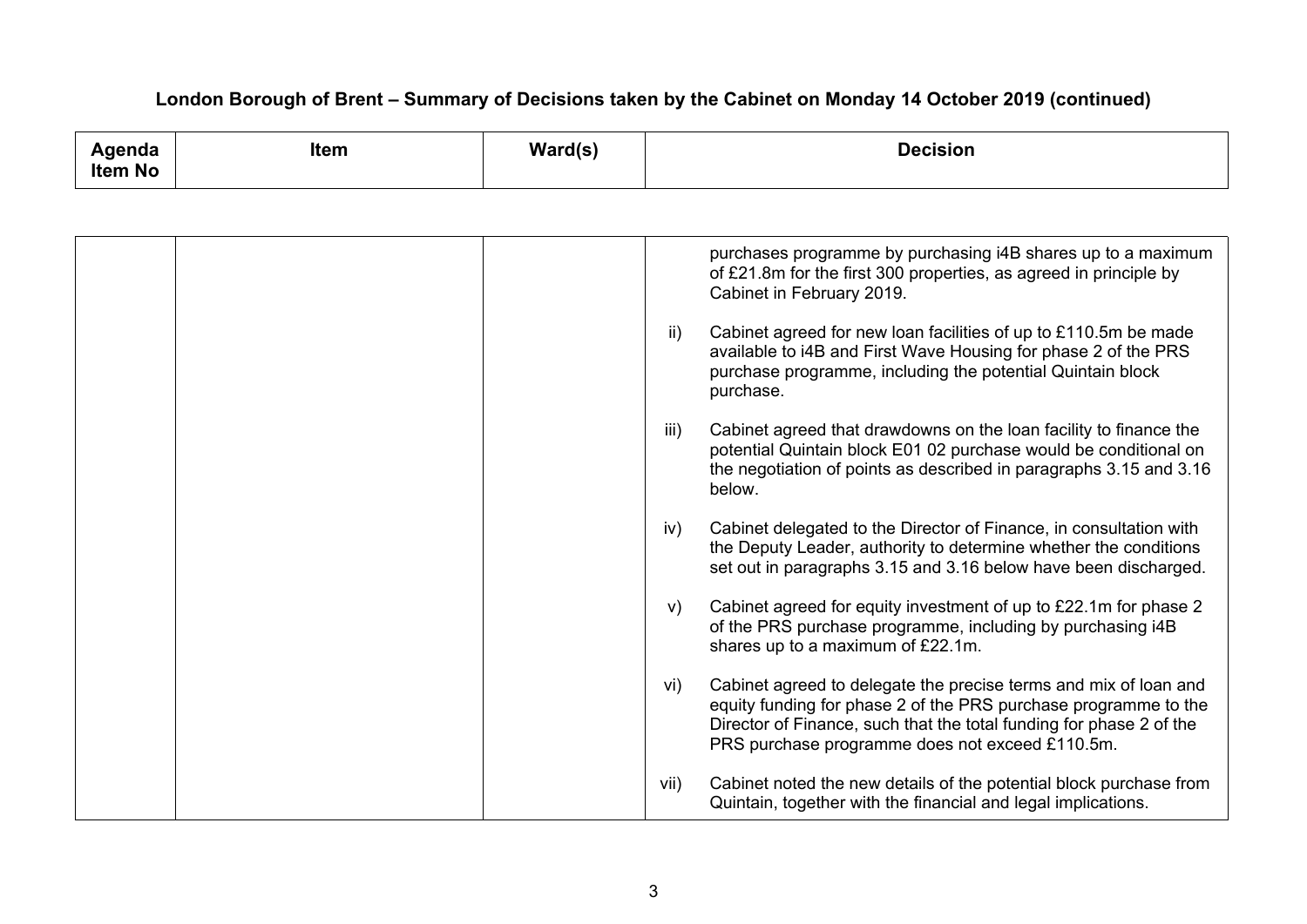| Agenda<br>Item No | <b>Item</b>                                                                           | $\textsf{Ward}(s)$ | <b>Decision</b>                                                                                                                                                                                                                                                                                                                                                                                                                                                                                                                                                                                                                                                                                                                                                                  |
|-------------------|---------------------------------------------------------------------------------------|--------------------|----------------------------------------------------------------------------------------------------------------------------------------------------------------------------------------------------------------------------------------------------------------------------------------------------------------------------------------------------------------------------------------------------------------------------------------------------------------------------------------------------------------------------------------------------------------------------------------------------------------------------------------------------------------------------------------------------------------------------------------------------------------------------------|
|                   |                                                                                       |                    |                                                                                                                                                                                                                                                                                                                                                                                                                                                                                                                                                                                                                                                                                                                                                                                  |
| 10.               | Preparing Brent for the UK leaving<br>the EU with or without a deal<br>update         | All Wards          | <b>RESOLVED:</b><br>Cabinet noted the contents of the report.<br>i)<br>$\mathsf{ii}$<br>Cabinet noted that the Strategic Director, Customer and Digital<br>Services has been appointed Brent's Brexit Lead and that the<br>Brexit Co-ordination Group will continue to monitor risks and<br>escalate as necessary.<br>Cabinet noted that the Brexit Co-ordination Group will continue to<br>iii)<br>act as stewards for the funds allocated from government for Brexit<br>preparations.                                                                                                                                                                                                                                                                                          |
| 11.               | Selective and Additional Licensing<br>in the Private Rented Sector in<br><b>Brent</b> | All Wards          | RESOLVED:<br>$\mathsf{i}$<br>Cabinet noted the outcome of the consultation process detailed in<br>the Consultation Findings Report of September 2019 as set out in<br>Appendix 1, in particular the representations received and the<br>Council's consideration thereof, and the response to these<br>representations as set out in Appendix 2.<br>Cabinet noted the consultation evidence set out in Appendix 3<br>ii)<br>relating to the problems being caused by poorly managed HMOs,<br>and also that the report has considered that additional licensing will<br>assist the Council in achieving wider objectives, as well as<br>alternatives to additional licensing.<br>Cabinet noted the content of the Equality Impact Assessment as<br>iii)<br>set out in Appendix 10. |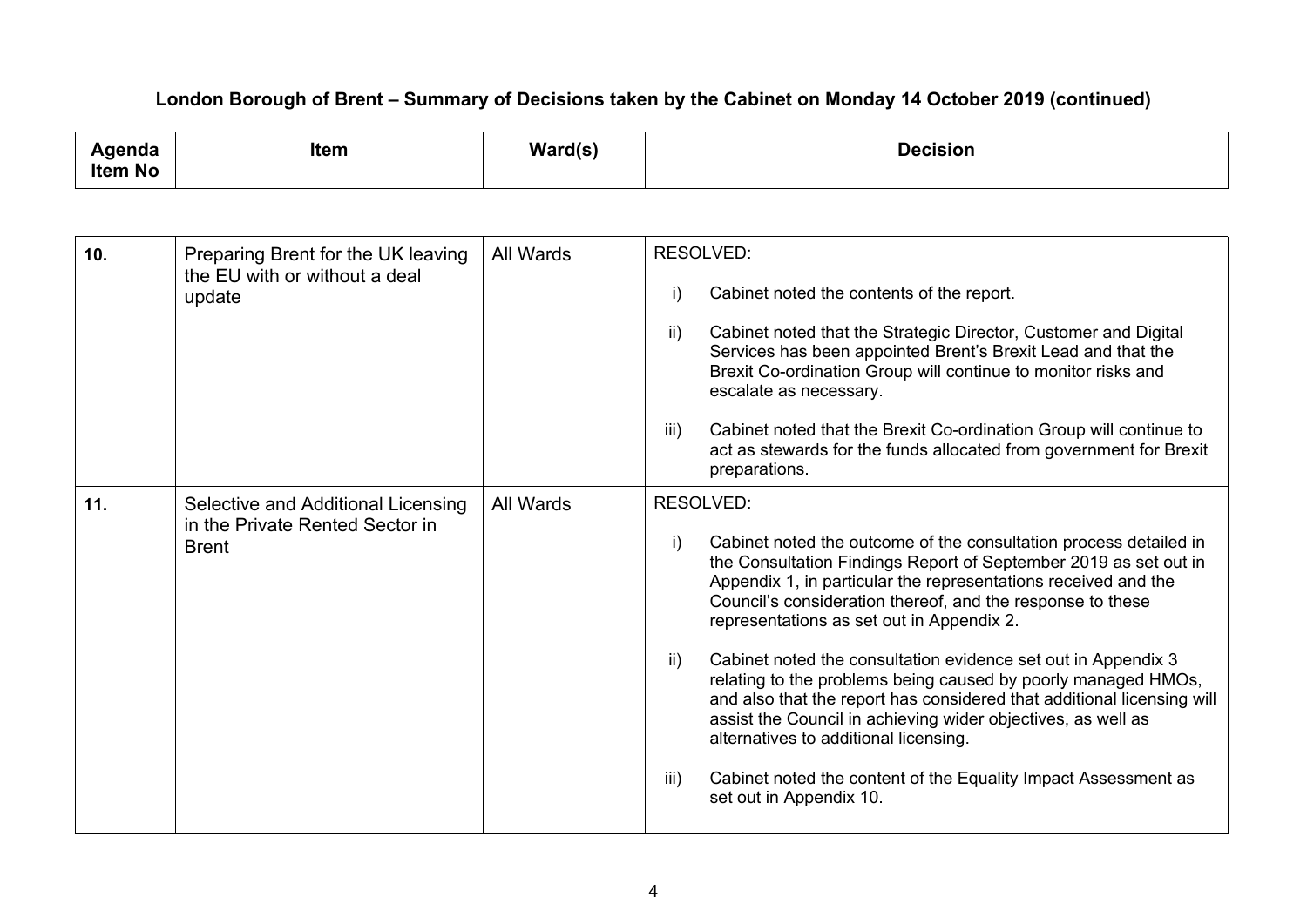| Agenda<br><b>Item No</b> | <b>Item</b> | $\textsf{Ward}(\textsf{s})$ | <b>Decision</b>                                                                                                                                                                                                                                                                                                                                                                                                                                                                  |
|--------------------------|-------------|-----------------------------|----------------------------------------------------------------------------------------------------------------------------------------------------------------------------------------------------------------------------------------------------------------------------------------------------------------------------------------------------------------------------------------------------------------------------------------------------------------------------------|
|                          |             |                             |                                                                                                                                                                                                                                                                                                                                                                                                                                                                                  |
|                          |             |                             | Cabinet agreed, subject to recommendations $1 - 3$ above, that the<br>iv)<br>legal requirements for introducing additional licensing for the whole<br>of the Borough of Brent as set out in paragraphs 10.1 to 10.6 of the<br>report have been met.                                                                                                                                                                                                                              |
|                          |             |                             | Cabinet agreed, subject to recommendations $1 - 3$ above, that the<br>V)<br>Council using its powers under section 56 of the Housing Act 2004,<br>to renew and authorise the designation of the entire Borough of<br>Brent as an area subject to additional licensing to last for five years<br>from 1st February 2020 or on a later date to be set by the Strategic<br>Director of Community Wellbeing as delineated and edged red on<br>the map at Appendix 5.                 |
|                          |             |                             | Cabinet agreed that the evidence report set out in Appendix 3,<br>vi)<br>highlights that the legal requirements as set out in the report,<br>paragraphs 10.11 to 10.21, for introducing Selective Licensing on<br>the grounds of anti-social behaviour (ASB); and/or poor property<br>conditions; and/or high levels of deprivation have been met with<br>regard to the proposed selective licensing designation areas as<br>summarised in table 2 in section 5.0 of the report. |
|                          |             |                             | Cabinet agreed, subject to recommendations $1 - 3$ above, to<br>vii)<br>authorise the designation of four areas for selective licensing to last<br>for five years from the date of designations coming into force, and<br>which cover the following Council wards as delineated and edged<br>red on the map(s) in appendices 4A to 4D:                                                                                                                                           |
|                          |             |                             | i.<br>Designation 1: A selective licensing scheme designation in<br>the wards of Harlesden, Wembley Central and Willesden                                                                                                                                                                                                                                                                                                                                                        |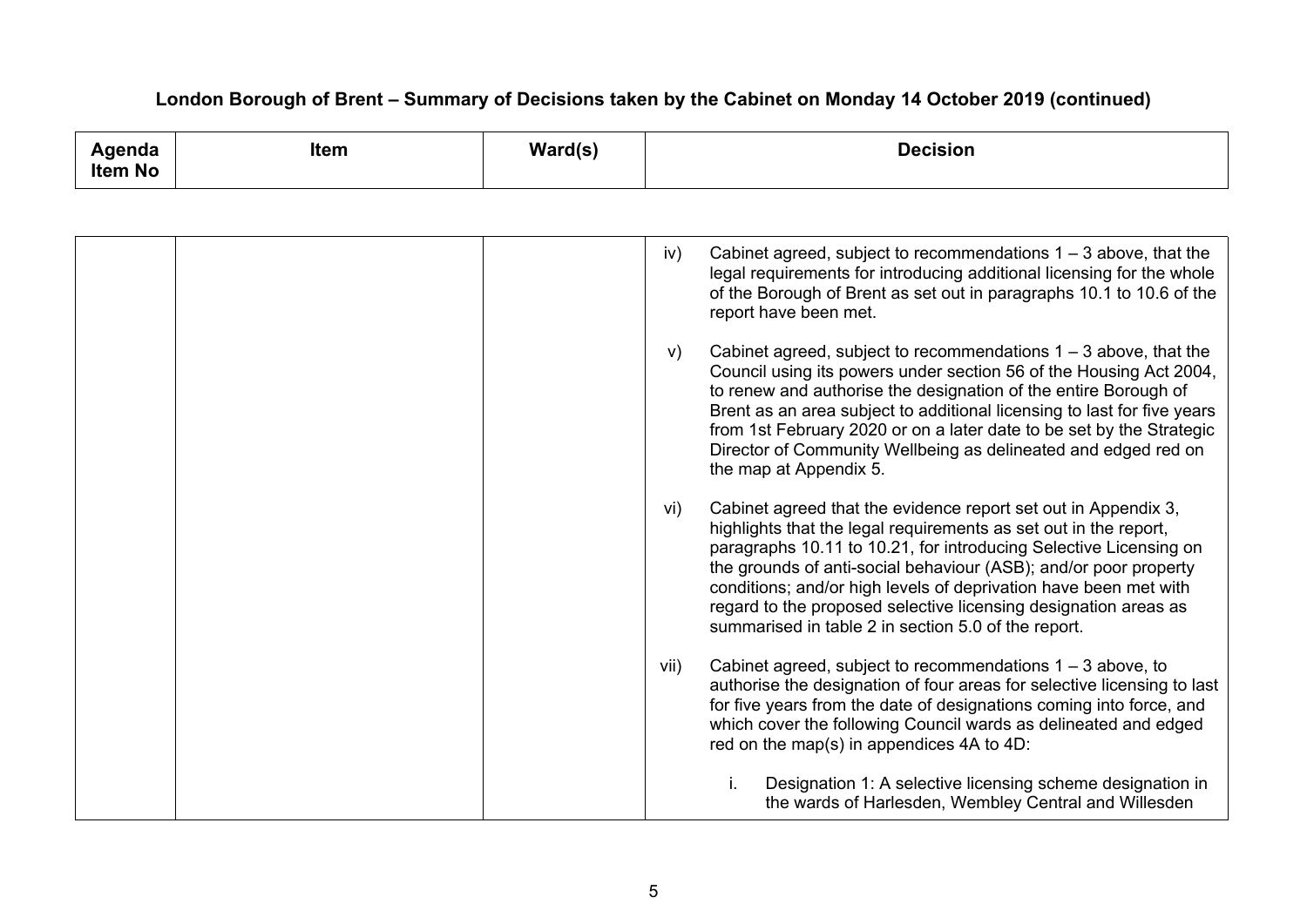| Item<br>Agenda<br><b>Item No</b> | Ward(s) | <b>Decision</b>                                                                                                                                                                                                                                                                                                                                                                                                                                                                                                                                                                                                                                                                                                                                                                                                                                                                                                                                                                                                                                                                                                                                                                                                                                                                                                                                                                 |
|----------------------------------|---------|---------------------------------------------------------------------------------------------------------------------------------------------------------------------------------------------------------------------------------------------------------------------------------------------------------------------------------------------------------------------------------------------------------------------------------------------------------------------------------------------------------------------------------------------------------------------------------------------------------------------------------------------------------------------------------------------------------------------------------------------------------------------------------------------------------------------------------------------------------------------------------------------------------------------------------------------------------------------------------------------------------------------------------------------------------------------------------------------------------------------------------------------------------------------------------------------------------------------------------------------------------------------------------------------------------------------------------------------------------------------------------|
|                                  |         |                                                                                                                                                                                                                                                                                                                                                                                                                                                                                                                                                                                                                                                                                                                                                                                                                                                                                                                                                                                                                                                                                                                                                                                                                                                                                                                                                                                 |
|                                  |         | Green wards under Part 3, s.80 Housing Act 2004 on the<br>grounds of poor housing (property) conditions and ASB with<br>effect from 1st April 2020, or at a later date in accordance<br>with the statutory time required for the scheme to come into<br>force.<br>ii.<br>A selective licensing scheme under Part 3, s.80 Housing<br>Act 2004 to the following designated areas of the borough<br>with effect from 1st April 2020, or at a later date in<br>accordance with the statutory time required for the scheme<br>to come into force,<br>for the reasons as follows:<br>Designation 2: Queensbury, Fryent and Brondesbury Park<br>- this is along the A5 corridor and on the Grounds; Poor<br>Housing (Property) Conditions and ASB<br>Designation 3: Barnhill and Welsh Harp - Grounds; Poor<br>Housing (Property Conditions), Deprivation and ASB<br>Designation 4: Northwick Park, Preston, Tokyngton<br>(Excluding Wembley Park), Alperton and Sudbury on the<br>Grounds; Poor Housing (Property) Conditions and ASB.<br>Cabinet agreed to seek consent from the Secretary of State for the<br>viii)<br>designation for Selective Licensing of the four designation areas as<br>set out in appendices 4A to 4D and paragraph 2.7, which will last<br>for five years from the date of the designation(s) coming into force,<br>if approved by the Secretary of State. |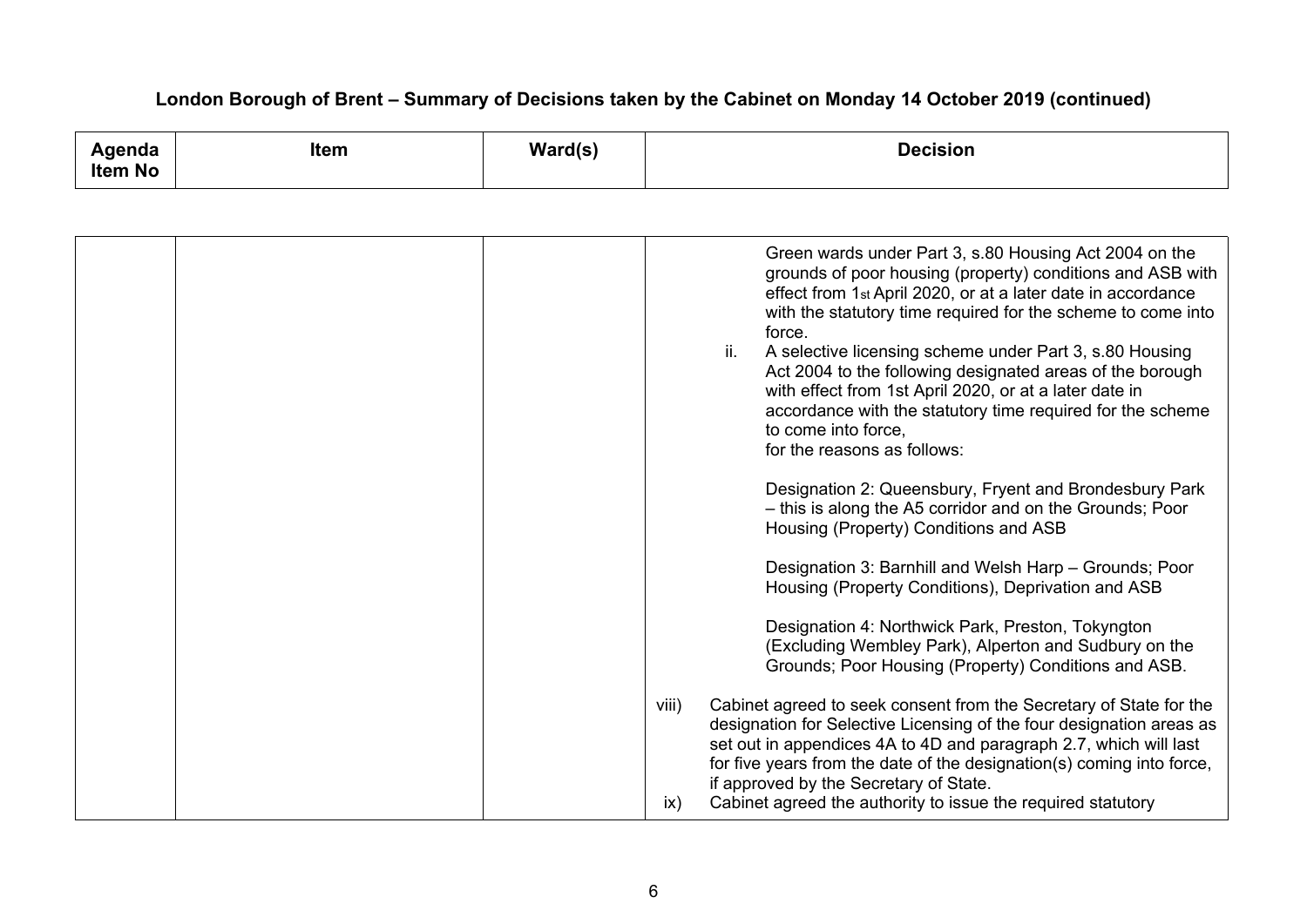| Agenda<br><b>Item No</b> | <b>Item</b> | $\textsf{Ward}(\textsf{s})$ | <b>Decision</b>                                                                                                                                                                                                                                                                                                                                                                                                                                                                                                                                            |
|--------------------------|-------------|-----------------------------|------------------------------------------------------------------------------------------------------------------------------------------------------------------------------------------------------------------------------------------------------------------------------------------------------------------------------------------------------------------------------------------------------------------------------------------------------------------------------------------------------------------------------------------------------------|
|                          |             |                             |                                                                                                                                                                                                                                                                                                                                                                                                                                                                                                                                                            |
|                          |             |                             | notifications in relation to the Additional and Selective Licensing<br>Scheme designations be delegated to the Strategic Director of<br>Community Wellbeing, in consultation with the Lead member for<br>Housing and Welfare Reform.                                                                                                                                                                                                                                                                                                                       |
|                          |             |                             | Cabinet agreed that, subject to the issue of statutory notifications,<br>X)<br>that the Strategic Director of Community Wellbeing, in consultation<br>with the Lead Member for Housing and Welfare Reform be<br>authorised to decide the date from which the council will begin to<br>accept applications for Additional licensing.                                                                                                                                                                                                                        |
|                          |             |                             | Cabinet agreed that, subject to consent being obtained from the<br>xi)<br>Secretary of State, and the issue of statutory notifications, that the<br>Strategic Director of Community Wellbeing, in consultation with the<br>Lead Member for Housing and Welfare reform be authorised to<br>decide the date from which the council will begin to accept<br>applications for Selective Licensing for each of the four designated<br>areas and decide the date on which the designations and the<br>extended Selective Licensing scheme will come into effect. |
|                          |             |                             | Cabinet agreed that the licensing conditions for the proposed<br>xii)<br>designation areas for additional licensing as set out in Appendix 8,<br>and for selective licensing as set out in Appendix 9 be approved<br>and authorised the Strategic Director for Community Wellbeing, in<br>consultation with the Lead Member for Housing and Welfare<br>Reform, to make any minor variations to such licensing conditions.                                                                                                                                  |
|                          |             |                             | Cabinet agreed to the proposed fee structure for licence<br>xiii)<br>applications under the Additional and Selective Licensing schemes                                                                                                                                                                                                                                                                                                                                                                                                                     |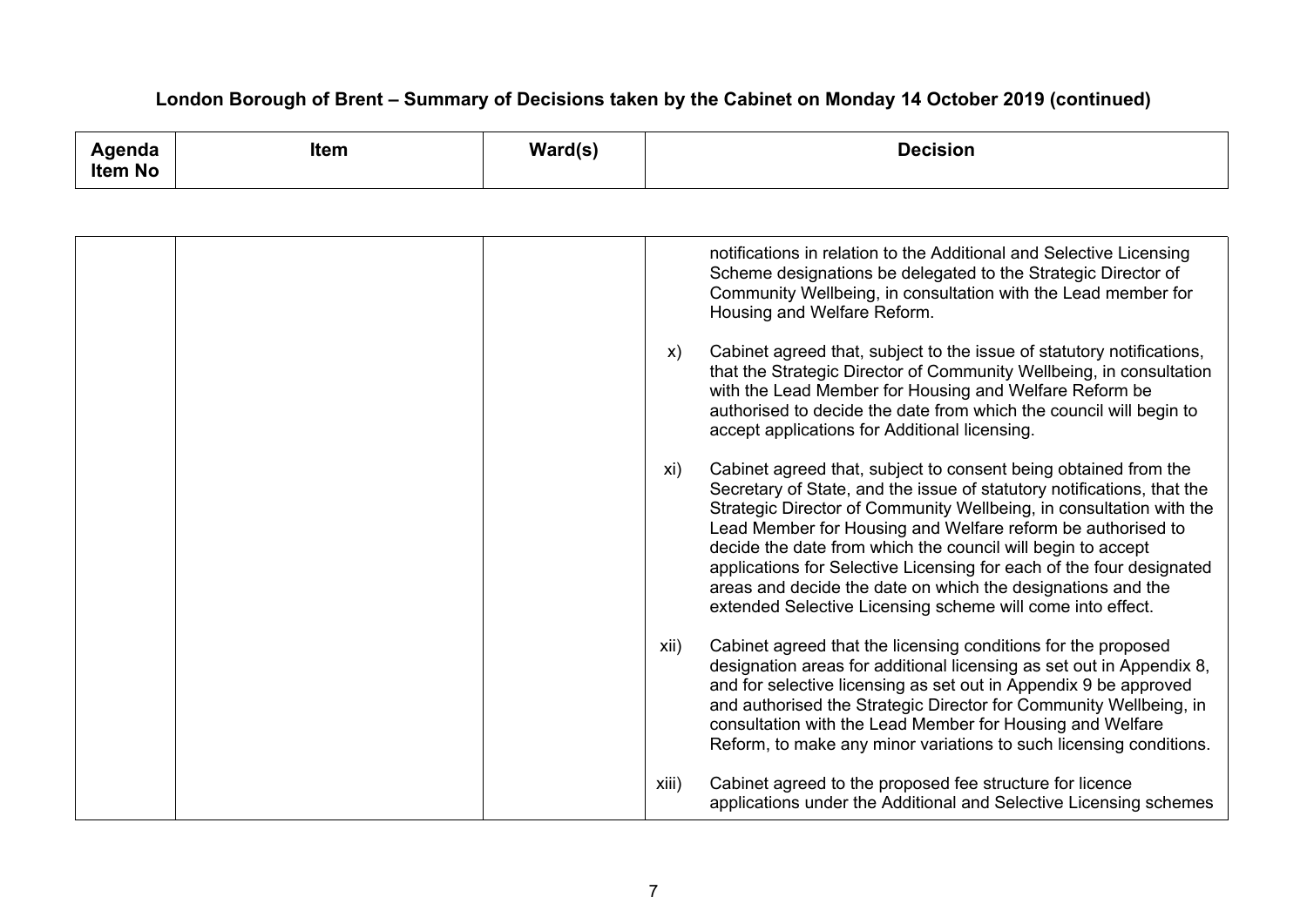| Agenda<br>Item No | <b>Item</b>                                               | Ward(s)   | <b>Decision</b>                                                                                                                                                                                                                                                                                                                                                                                                                                                                                                                                                                                                                                                                                                                                                                                                                                                                          |
|-------------------|-----------------------------------------------------------|-----------|------------------------------------------------------------------------------------------------------------------------------------------------------------------------------------------------------------------------------------------------------------------------------------------------------------------------------------------------------------------------------------------------------------------------------------------------------------------------------------------------------------------------------------------------------------------------------------------------------------------------------------------------------------------------------------------------------------------------------------------------------------------------------------------------------------------------------------------------------------------------------------------|
|                   |                                                           |           |                                                                                                                                                                                                                                                                                                                                                                                                                                                                                                                                                                                                                                                                                                                                                                                                                                                                                          |
|                   |                                                           |           | set out in Appendix 7.<br>Cabinet agreed that authority be delegated to the Strategic Director<br>xiv)<br>of Community Wellbeing, in consultation with the Lead Member for<br>Housing and Welfare Reform to agree the basis for and level of<br>any changes including discounts which may be applied to these<br>licensing application fees.<br>Cabinet noted that the Additional and Selective Licensing schemes<br>XV)<br>will be kept under review at least annually. Any significant changes,<br>including the withdrawal of a licensing designation or a proposal to<br>introduce any new designation(s), will be subject to further<br>consultation and a decision by Cabinet.                                                                                                                                                                                                     |
| 12.               | <b>Continued Use of Retained Right</b><br>to Buy Receipts | All Wards | <b>RESOLVED</b><br>i)<br>Cabinet agreed the continuing retention of Right to Buy receipts<br>(subject to government legislation), as part of the Brent Retention<br>Agreement (2012) with the Secretary of State for Ministry of<br>Housing Communities and Local Government until 31 March 2024.<br>Cabinet agreed to continue to acquire existing properties until 31<br>ii)<br>March 2024 subject to financial viability including the flexibility to<br>part-fund the cost of advance purchases within the South Kilburn<br>regeneration area through retained Right to Buy receipts.<br>iii)<br>Cabinet agreed to continue to grant retained Right to Buy receipts<br>to external partners for the provision of affordable homes for rent in<br>line with the agreed procedure and delegate authority to the<br>Strategic Director for Community Wellbeing in consultation with the |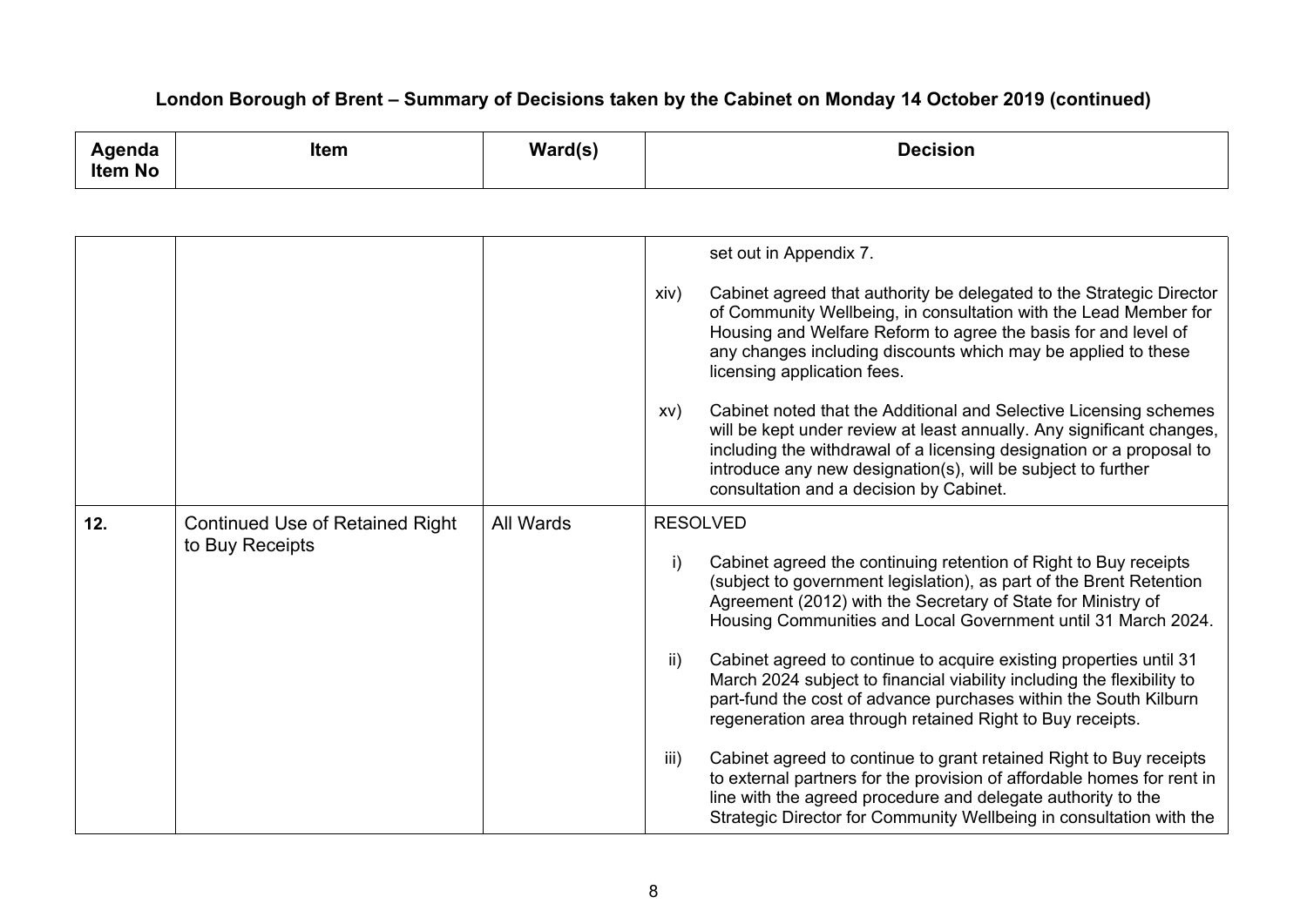| Agenda<br><b>Item No</b> | <b>Item</b>                                     | $\textsf{Ward}(\textsf{s})$ | <b>Decision</b>                                                                                                                                                                                                                                                                                                                                                                                                                                                                                                                                                                                                                                                                                                                                                                      |
|--------------------------|-------------------------------------------------|-----------------------------|--------------------------------------------------------------------------------------------------------------------------------------------------------------------------------------------------------------------------------------------------------------------------------------------------------------------------------------------------------------------------------------------------------------------------------------------------------------------------------------------------------------------------------------------------------------------------------------------------------------------------------------------------------------------------------------------------------------------------------------------------------------------------------------|
|                          |                                                 |                             |                                                                                                                                                                                                                                                                                                                                                                                                                                                                                                                                                                                                                                                                                                                                                                                      |
|                          |                                                 |                             | Director of Finance and Operational Director for Housing to<br>approve the criteria for grant funding, to approve criteria for<br>evaluation of bids and to approve the allocation of such grants on<br>acceptable terms.<br>Cabinet agreed to continue to contribute retained RTB receipts to<br>iv)<br>support residential development of council-owned sites and for a<br>commensurate proportion of the homes to be provided as<br>affordable rented accommodation, subject to financial viability and<br>to delegate authority to the Strategic Director for Community<br>Wellbeing in consultation with the Director of Legal, HR, Audit and<br>Investigations, the Director of Finance and the Operational<br>Director, Housing to approve the contribution of such receipts. |
| 13.                      | Digital Strategy and Business case<br>2019-2023 | All Wards                   | <b>RESOLVED</b><br>Cabinet agreed the Digital Strategy 2019-23 as set out in Schedule<br>i)<br>Cabinet agreed the Outline Business Case as set out in Schedule<br>$\mathsf{ii}$<br>2 with the funding identified to deliver the programme.<br>Cabinet agreed the Cyber Security Strategy 2019-23 as set out in<br>iii)<br>Schedule 3.<br>Cabinet delegated to the Strategic Director of Customer and Digital<br>iv)<br>Services, in consultation with the Deputy Leader, authority to<br>award a contract for a digital development partner.                                                                                                                                                                                                                                         |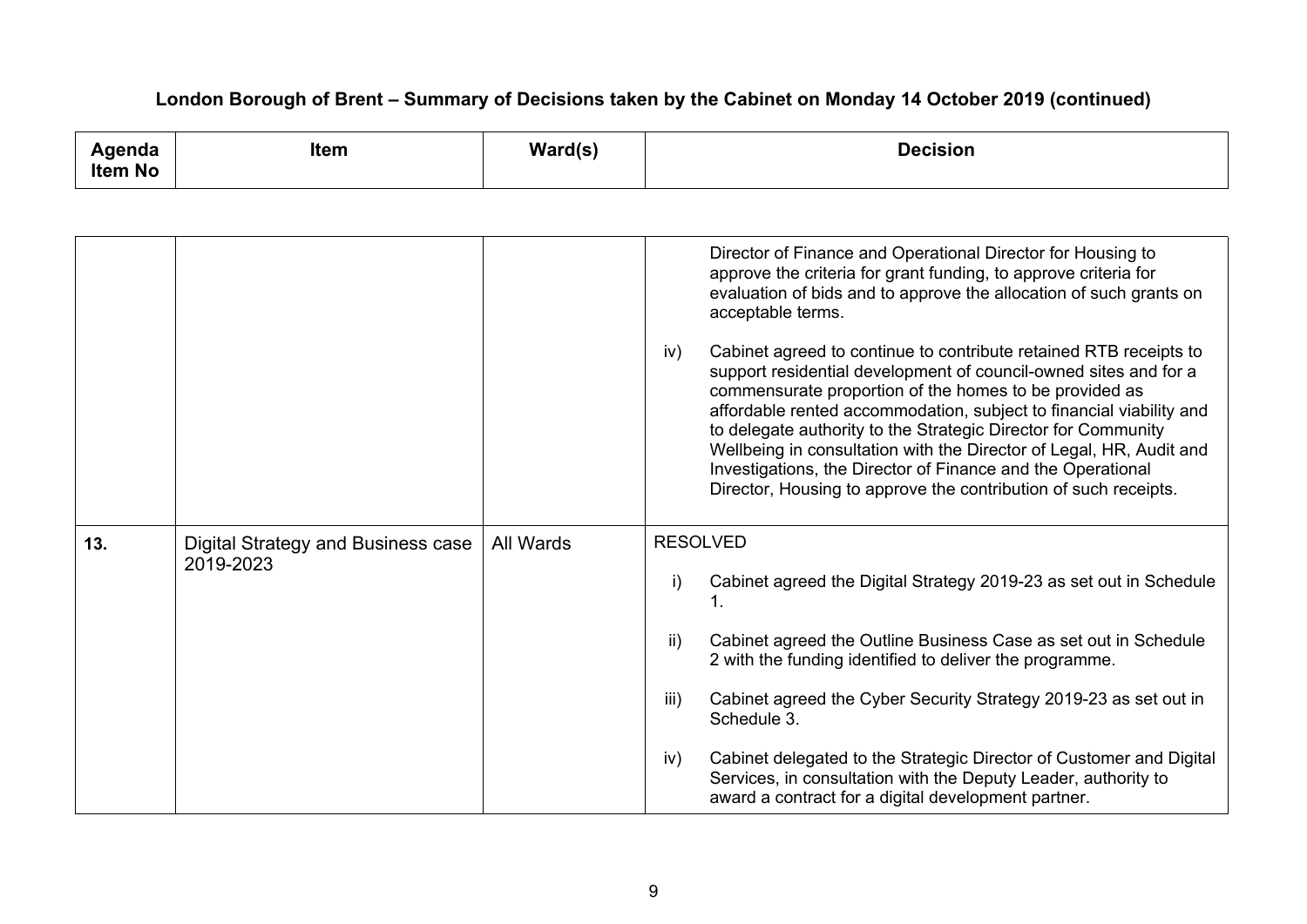| Agenda<br><b>Item No</b> | Item                                                                                           | $\text{Ward}(s)$        | <b>Decision</b>                                                                                                                                                                                                                                                                                                                                                                                                                                                                                                                                                                                                                                                                                                                                                                                                                                                        |
|--------------------------|------------------------------------------------------------------------------------------------|-------------------------|------------------------------------------------------------------------------------------------------------------------------------------------------------------------------------------------------------------------------------------------------------------------------------------------------------------------------------------------------------------------------------------------------------------------------------------------------------------------------------------------------------------------------------------------------------------------------------------------------------------------------------------------------------------------------------------------------------------------------------------------------------------------------------------------------------------------------------------------------------------------|
|                          |                                                                                                |                         |                                                                                                                                                                                                                                                                                                                                                                                                                                                                                                                                                                                                                                                                                                                                                                                                                                                                        |
| 14.                      | South Kilburn Queens Park<br>(SKQP) LLP - Termination and the<br>Option to Acquire Falcon Land | Kilburn; Queens<br>Park | <b>RESOLVED</b><br>Cabinet noted the content of the report and appendices.<br>i)<br>$\mathsf{ii}$<br>Cabinet agreed to terminate the SKQP LLP Project Agreement and<br>Members Agreement after 30 October 2019 should it not be<br>possible for the parties to agree a solution with regard to<br>outstanding conditions precedent.<br>Cabinet agreed that, subject to termination of the SKQP LLP<br>iii)<br>Project Agreement and Members Agreement pursuant to<br>paragraph 2.2, Brent Council enter into the option agreement to<br>acquire the Falcon Public House site.<br>Cabinet delegated authority to the Strategic Director of<br>iv)<br>Regeneration and Environment in consultation with the Cabinet<br>Member for Regeneration, Property and Planning, to exercise its<br>option and agree terms for the acquisition of the Falcon Public<br>House site. |
| 15.                      | <b>Brent Local Plan Publication and</b><br><b>Submission for Examination</b>                   | All Wards               | <b>RESOLVED</b><br>Cabinet agreed that the Brent Local Plan set out in Appendix 1 is<br>i)<br>published for consultation.                                                                                                                                                                                                                                                                                                                                                                                                                                                                                                                                                                                                                                                                                                                                              |
|                          |                                                                                                |                         | Cabinet delegated authority to the Strategic Director of<br>$\mathsf{ii}$<br>Regeneration and Environment in association with the Cabinet<br>Member for Regeneration, Property and Planning to make                                                                                                                                                                                                                                                                                                                                                                                                                                                                                                                                                                                                                                                                    |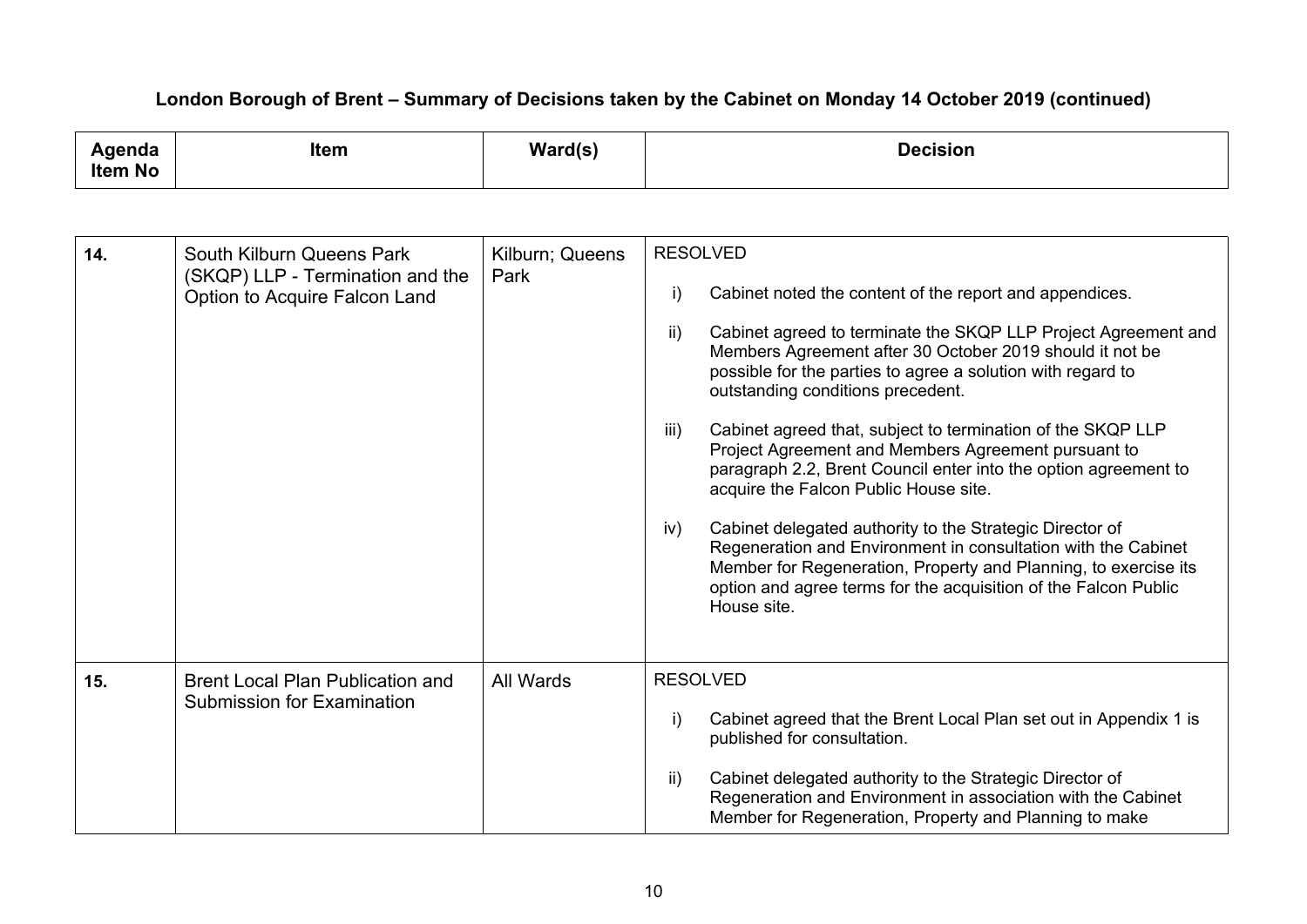| Agenda<br><b>Item No</b> | <b>Item</b>                                                                                                                                                                                                     | Ward(s)   | <b>Decision</b>                                                                                                                                                                                                                                                                                                                                                                                                                                                                                                                                                                                                                                                                                                                                                                                                                                                                                     |
|--------------------------|-----------------------------------------------------------------------------------------------------------------------------------------------------------------------------------------------------------------|-----------|-----------------------------------------------------------------------------------------------------------------------------------------------------------------------------------------------------------------------------------------------------------------------------------------------------------------------------------------------------------------------------------------------------------------------------------------------------------------------------------------------------------------------------------------------------------------------------------------------------------------------------------------------------------------------------------------------------------------------------------------------------------------------------------------------------------------------------------------------------------------------------------------------------|
|                          |                                                                                                                                                                                                                 |           |                                                                                                                                                                                                                                                                                                                                                                                                                                                                                                                                                                                                                                                                                                                                                                                                                                                                                                     |
|                          |                                                                                                                                                                                                                 |           | proposed modifications to the Brent Local Plan prior to submission<br>and if required through the Examination process.<br>Cabinet recommended that Full Council approve the submission of<br>iii)<br>the draft Brent Local Plan with any proposed modifications, plus<br>associated documents as set out in regulation 22 of The Town and<br>Country Planning (Local Planning) (England) Regulations 2012), to<br>the Secretary of State for Examination.<br>Cabinet approved the Brent Local Development Scheme 2019-22<br>iv)<br>as set out in Appendix 2.<br>Cabinet delegated authority to the Strategic Director Regeneration<br>V)<br>and Environment in association with the Cabinet Member for<br>Regeneration, Property and Planning to approve future Brent Local<br>Development Schemes.<br>Cabinet revoked the Alperton Masterplan Supplementary Planning<br>vi)<br>Document July 2011. |
| 16.                      | Article 4 Directions to Remove<br>Permitted Development Rights for<br>Changes of Use from Office and<br>Light Industrial to Residential and<br>also from Residential to Houses in<br><b>Multiple Occupation</b> | All Wards | <b>RESOLVED</b><br>Cabinet approved the issuing of a non-immediate Article 4<br>i)<br>Direction removing permitted development rights for change of use<br>from Office (B1(a)) and Light Industrial (B1(c)) to residential (C3)<br>for the remainder of the borough not covered by existing Article 4<br>Directions to remove these permitted development rights.                                                                                                                                                                                                                                                                                                                                                                                                                                                                                                                                   |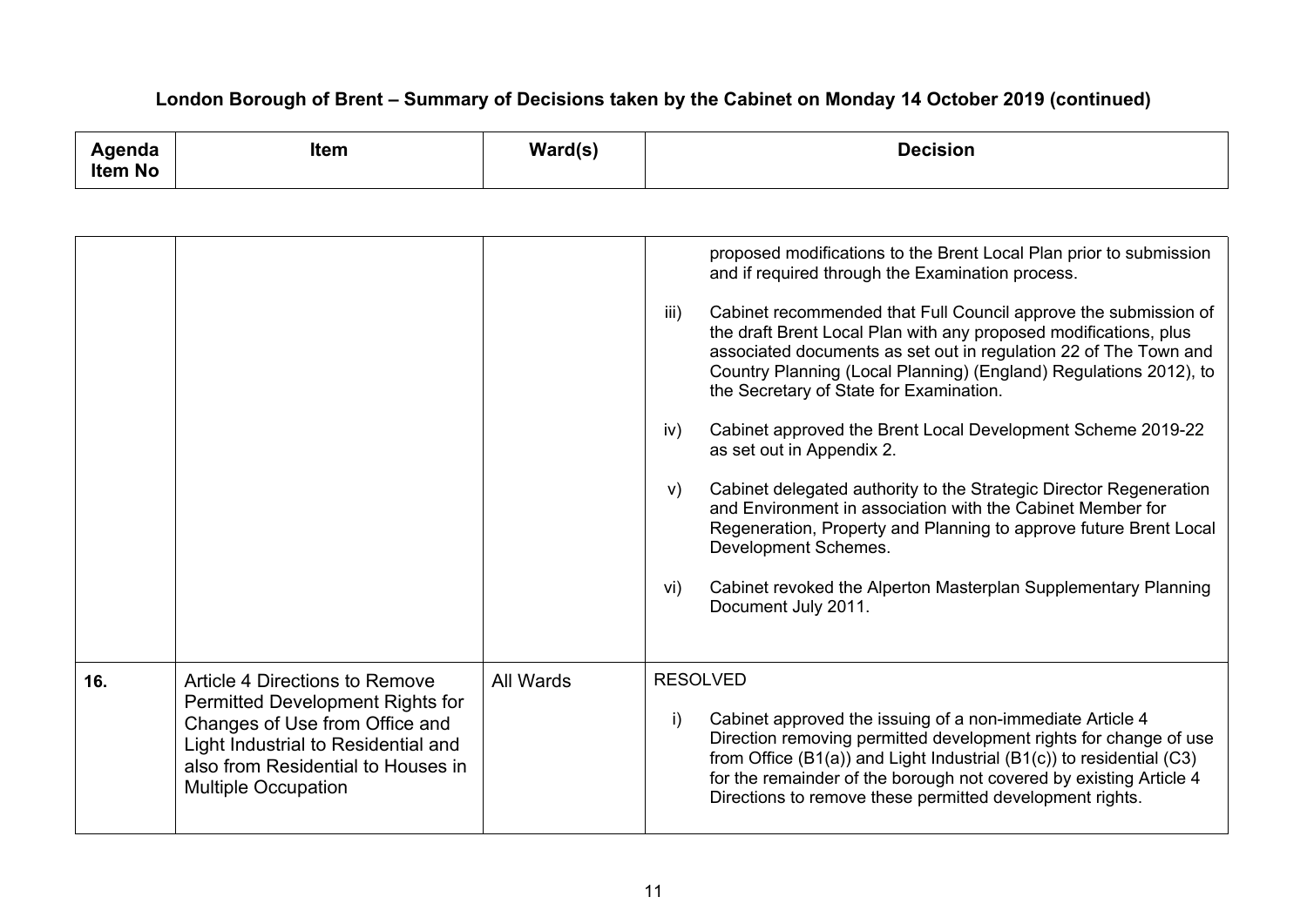| Agenda<br><b>Item No</b> | <b>Item</b>                                                                                | Ward(s)   | <b>Decision</b>                                                                                                                                                                                                                                                                                                                                                                                                                                                                                                                                                                                                                                                                                                                                                         |
|--------------------------|--------------------------------------------------------------------------------------------|-----------|-------------------------------------------------------------------------------------------------------------------------------------------------------------------------------------------------------------------------------------------------------------------------------------------------------------------------------------------------------------------------------------------------------------------------------------------------------------------------------------------------------------------------------------------------------------------------------------------------------------------------------------------------------------------------------------------------------------------------------------------------------------------------|
|                          |                                                                                            |           |                                                                                                                                                                                                                                                                                                                                                                                                                                                                                                                                                                                                                                                                                                                                                                         |
|                          |                                                                                            |           | $\mathsf{ii}$<br>Cabinet approved the issuing of a non-immediate Article 4<br>Direction removing permitted development rights for change of use<br>from Residential (C3) to Houses in Multiple Occupation (C4).<br>iii)<br>Cabinet delegated authority to the Strategic Director for<br>Regeneration and Environment in association with the Cabinet<br>Member for Regeneration, Property and Planning to consider<br>consultation responses and the decision on whether to confirm the<br>Article 4 Directions.                                                                                                                                                                                                                                                        |
| 17.                      | <b>Secondary School Expansion</b><br>Programme - Update and Approval<br>of Capital Funding | All Wards | <b>RESOLVED</b><br>$\mathbf{i}$<br>Cabinet approved the secondary school expansion programme as<br>described in paragraph 3.15 of the report.<br>Cabinet allocated £35.1m of capital funding to deliver a phased<br>$\mathsf{ii}$<br>secondary school expansion programme.<br>Cabinet noted that further reports will be brought to Cabinet<br>iii)<br>seeking approval of capital allocations to individual projects from<br>the overall programme funding based on detailed project business<br>cases.<br>Cabinet noted that the Strategic Director of Regeneration &<br>iv)<br>Environment will make decision/s to award one or more<br>low/medium value services contracts for the consultant team<br>required to deliver the secondary school expansion programme. |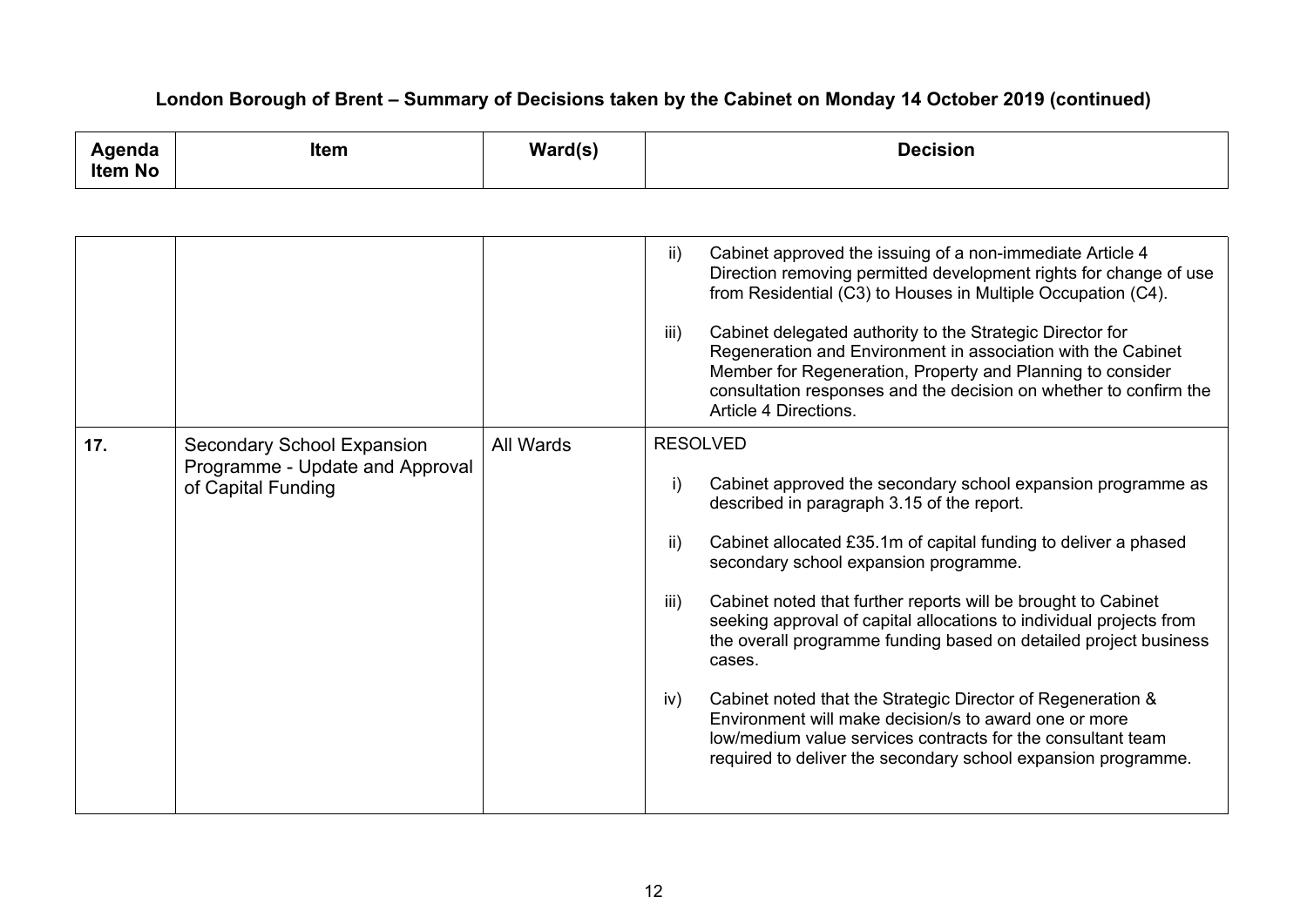| ∖ɑenda         | <b>Item</b> | Ward(s) | Decision |
|----------------|-------------|---------|----------|
| <b>Item No</b> |             |         |          |

| 18. | Development of Family Hubs | All Wards | <b>RESOLVED</b><br>i)<br>particular in paragraph 6.10 of the report.<br>Table 1      | Cabinet agrees to the development into Family Hubs of those sites<br>listed in Table 1 below for the reasons detailed in the report and                                                                        |
|-----|----------------------------|-----------|--------------------------------------------------------------------------------------|----------------------------------------------------------------------------------------------------------------------------------------------------------------------------------------------------------------|
|     |                            |           | <b>Current Children's Centre sites proposed to become Family Hubs</b>                |                                                                                                                                                                                                                |
|     |                            |           | Fawood and Curzon (managed as one Hub) Preston Park (adjacent to Preston             | Park primary school)                                                                                                                                                                                           |
|     |                            |           | Alperton (adjacent to Alperton School)                                               | St Raphael's (centrally located on<br>the Stonebridge estate)                                                                                                                                                  |
|     |                            |           | Church Lane (adjacent to Fryent Primary   Three Trees (adjacent to Queens<br>school) | Park Community school)                                                                                                                                                                                         |
|     |                            |           | Granville Plus (part of the Granville site)                                          | Willow (predominantly as a SEND<br>hub situated adjacent to Chalk Hill<br>Primary school)                                                                                                                      |
|     |                            |           | ii)<br>6.10 of the report.                                                           | Cabinet agrees that the sites detailed in Table 2 below will cease<br>Children's Centre provision, and seek alternative usage options for<br>the reasons detailed in the report and in particular in paragraph |
|     |                            |           | Table 2<br>from,<br>seeking alternative usage options:                               | <b>Current sites proposed to end existing Children's Centre provision</b>                                                                                                                                      |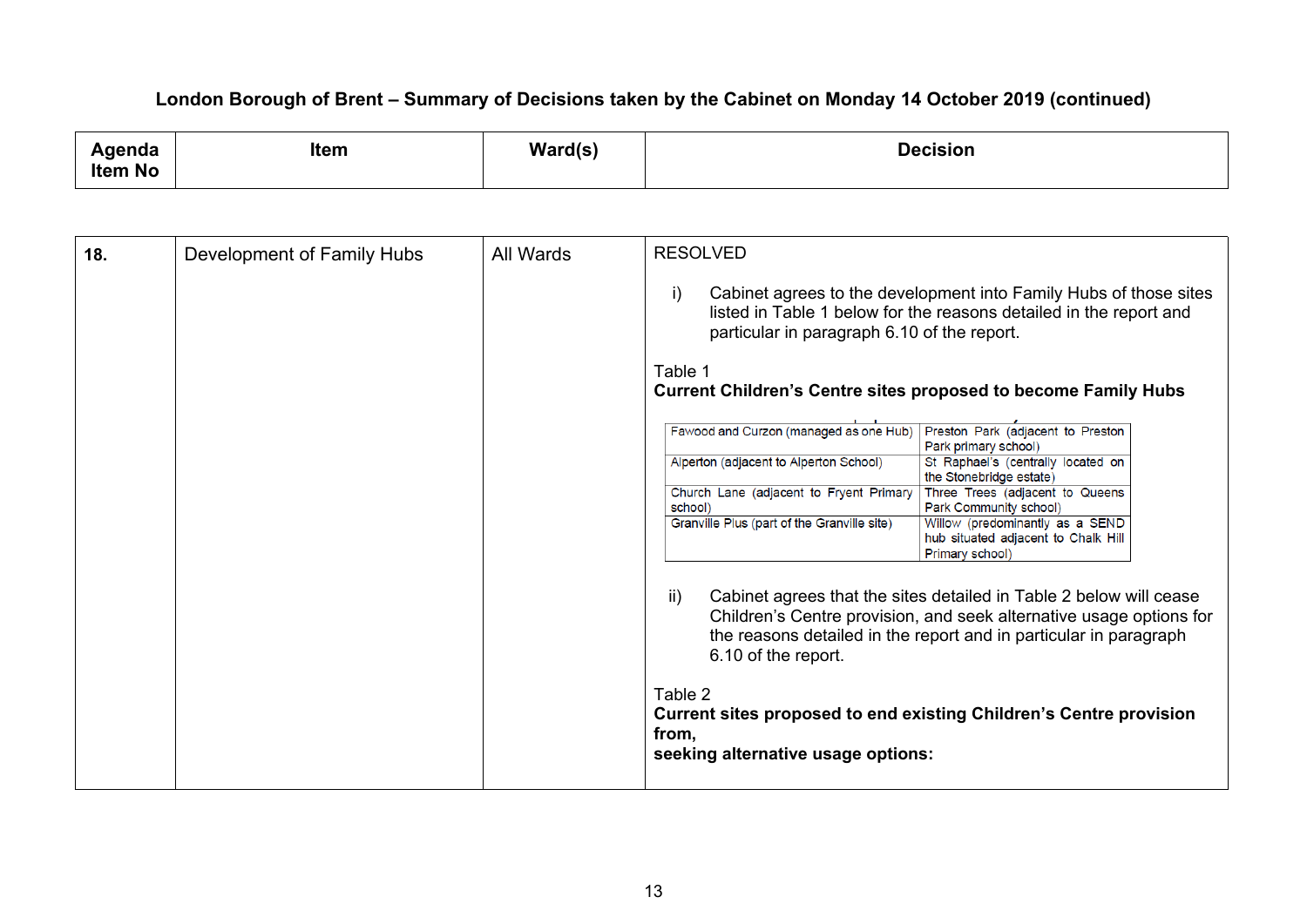| Agenda<br><b>Item No</b> | <b>Item</b>                                                                                   | Ward(s)   | <b>Decision</b>                                                                                                                                                                                                                                                                                                                                                                                                                                                                                                                                                                                                                                                                                                                                                                                                                                                                                                                                                                                                                                                                                                                                                                                                                                                                                                                                                                                                                                                                                                                                                                                                                 |
|--------------------------|-----------------------------------------------------------------------------------------------|-----------|---------------------------------------------------------------------------------------------------------------------------------------------------------------------------------------------------------------------------------------------------------------------------------------------------------------------------------------------------------------------------------------------------------------------------------------------------------------------------------------------------------------------------------------------------------------------------------------------------------------------------------------------------------------------------------------------------------------------------------------------------------------------------------------------------------------------------------------------------------------------------------------------------------------------------------------------------------------------------------------------------------------------------------------------------------------------------------------------------------------------------------------------------------------------------------------------------------------------------------------------------------------------------------------------------------------------------------------------------------------------------------------------------------------------------------------------------------------------------------------------------------------------------------------------------------------------------------------------------------------------------------|
|                          |                                                                                               |           |                                                                                                                                                                                                                                                                                                                                                                                                                                                                                                                                                                                                                                                                                                                                                                                                                                                                                                                                                                                                                                                                                                                                                                                                                                                                                                                                                                                                                                                                                                                                                                                                                                 |
|                          |                                                                                               |           | Mount Stewart (based on Mount<br>Welcome Centre and Barham Park<br>Stewart school site, possible future use<br>Annex (possible future use for Barham<br>as a full time school nursery)<br>Park site as a community resource by a<br>voluntary sector provider)<br>Treetops(based in King Edward Park<br>Wykeham (adjacent to Wykeham<br>possible future use by the onsite<br>primary school, possible future use by<br>private nursery provider full time)<br>the school as 2 year olds' provision or<br>for alternative educational use).<br>Wembley Primary (Integrated with<br>Harmony (adjacent to Mitchell Brook<br>Wembley primary school, possible<br>primary school, possible future use as<br>future use by the school as additional<br>continuation of school nursery or for<br>office and nursery provision)<br>alternative educational use).<br>iii)<br>Cabinet approved an approach to manage Family Hubs as set out<br>in the report and in particular in paragraph 6.21 of the report, with<br>health services being commissioned and the majority of other<br>services being brought in-house.<br>Cabinet delegated authority to the Strategic Director, Community<br>iv)<br>Wellbeing in consultation with the Lead Member for Public Health,<br>Culture and Leisure to tender and award a contract(s) to deliver<br>health services from Family Hubs as detailed in appendix 4.<br>Cabinet delegated authority to approve requests to the Strategic<br>V)<br>Director, Children and Young People to Tender and Award some<br>specific services to be delivered from Family Hubs as detailed in<br>appendix 4. |
| 19.                      | <b>Consultation on Admissions</b><br><b>Arrangements for Community</b><br>Schools for 2021/22 | All Wards | <b>RESOLVED</b><br>Cabinet agreed to carry out statutory consultation on the proposed<br>i)                                                                                                                                                                                                                                                                                                                                                                                                                                                                                                                                                                                                                                                                                                                                                                                                                                                                                                                                                                                                                                                                                                                                                                                                                                                                                                                                                                                                                                                                                                                                     |